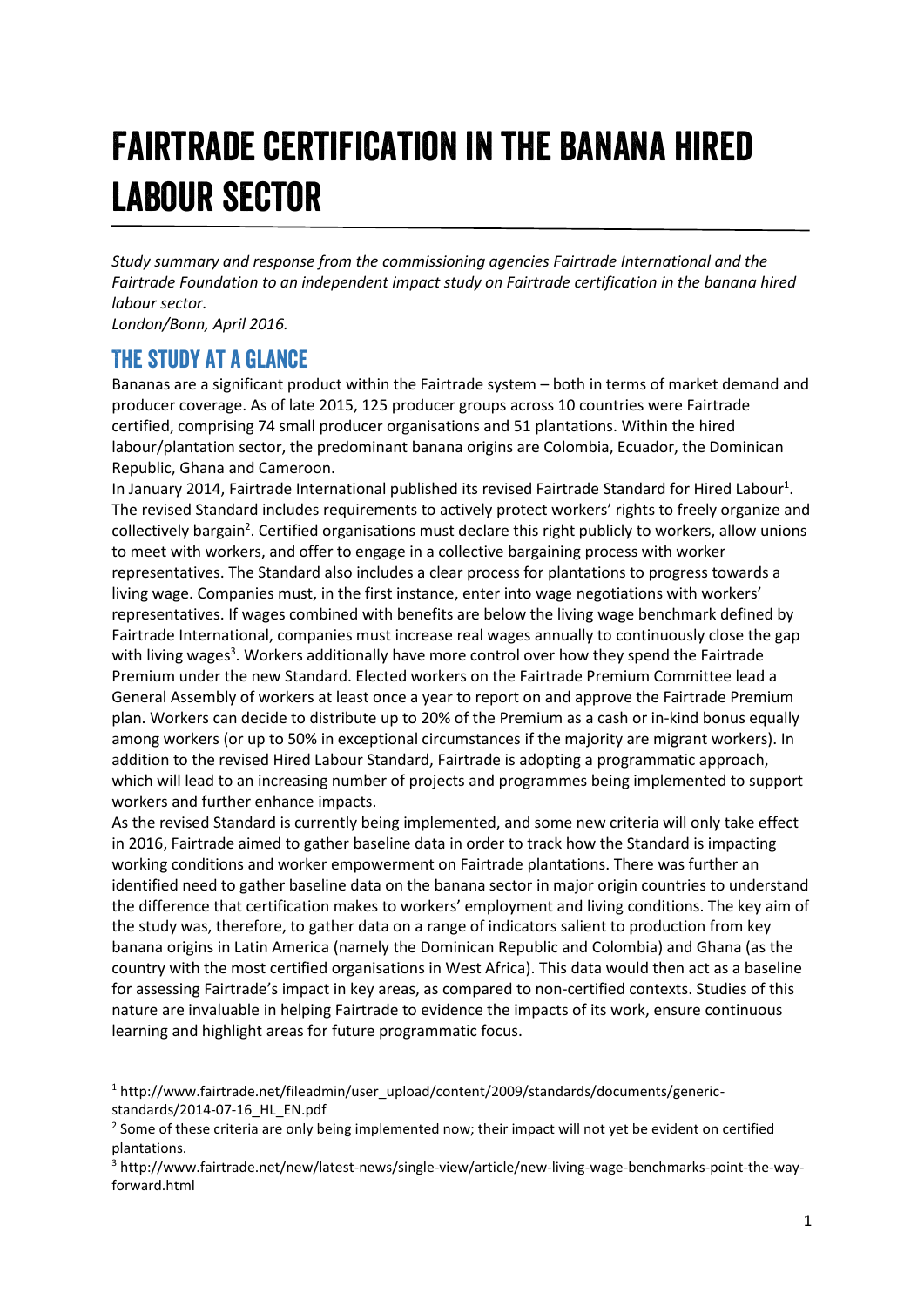The study was carried out by LEI Wageningen UR<sup>4</sup>, one of the leading institutes for economic and social research in the field of agriculture. A total of 1137 wageworkers (653 from Fairtrade-certified plantations and 485 from non-Fairtrade certified plantations) were surveyed across the three countries of study between February and May 2015. A mixed methods approach was adopted, involving worker surveys, in-depth interviews with management and workers, gaming sessions and direct observation.

# The main results

- x **Workers' income**: Fairtrade certification clearly contributes towards overall workers' income through a number of in-kind benefits received by wageworkers in all three countries of study. A clear link can be made between the investment of the Premium and economic benefits – especially in terms of the impact that in-kind benefits such as the provision of food, housing and education has on a household's expenditure. So far, the impact on primary wages has been limited in all three countries of study.
- **Income diversification**: Wageworkers rely heavily on their income from the plantation; no difference in reliance on wages was found between workers from Fairtrade-certified and noncertified plantations.
- **Job security**: Fairtrade certification was reported during interviews to have a positive impact on workers' sense of job security in all three countries of study.
- x **Standard of living**: Fairtrade certification was found to contribute significantly to an increased standard of living amongst workers in the Dominican Republic. Workers on Fairtrade-certified plantations were found to be more satisfied with their standard of living, have a higher level of savings and can be considered to be more food secure. The study found no significant differences, however, in land ownership or the number of household assets between workers on Fairtrade-certified and non-certified plantations in Ghana or Colombia.
- x **Working conditions**: Workers on Fairtrade-certified plantations appear to be more often aware of sexual harassment and grievance policies and more often indicate an improvement in terms of health and safety. Workers on Fairtrade-certified plantations reported that health and safety measures have improved since certification. Results also show, however, that many wageworkers in all three countries of study are not fully aware of workers' rights, including those on Fairtrade-certified plantations.
- x **Collective bargaining**: survey results highlight a positive contribution of Fairtrade certification in terms of worker representation in two out of three of the case study countries. In the Dominican Republic, workers on Fairtrade plantations are more often members of plantation workers' committees and report higher levels of trust in these committees. They also feel more listened to by their supervisors. In Colombia, positive differences between workers on Fairtrade-certified and non-Fairtrade certified plantations were found regarding trust in the workers' union.
- **Dialogue**: In the Dominican Republic, Fairtrade certification contributes strongly to positive changes in dialogue between workers and management on the plantation, although there is no legally recognized collective bargaining. In Ghana, the influence of Fairtrade on the quality of social dialogue between wageworkers and those in management is still uncertain.
- x **Premium governance**: The large majority of Fairtrade workers are aware of the existence of the Fairtrade Premium; some doubts were, however, raised by various stakeholders (including workers) as to whether or not the structure and process that governs the use of the Premium are transparent enough – especially in Colombia.

 <sup>4</sup> LEI Wageningen UR is a leading social-economic research institute and an independent, strategic partner for government and companies. The unique data, models and knowledge of LEI support customers in policy and decision-making.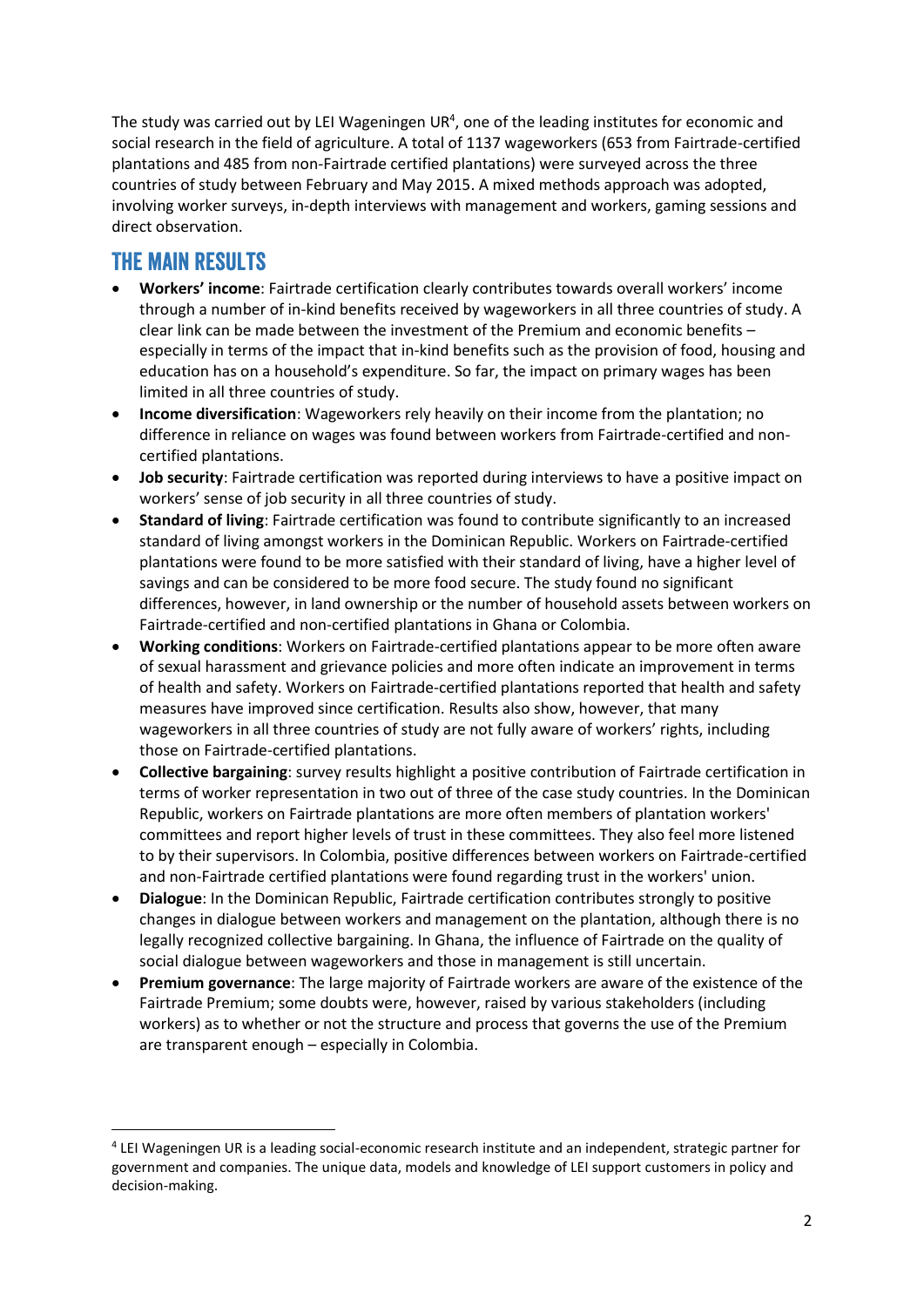- **Empowerment<sup>5</sup>:** Workers on Fairtrade-certified plantations were found to feel more empowered and generally have a stronger sense of ownership of the plantation they work for than those working on non-Fairtrade certified plantations. Workers on Fairtrade-certified plantations also generally have a higher level of job satisfaction, better past and current development perspectives on issues such as income, health and schooling (than workers on non-Fairtrade certified plantations).
- Gender: In Ghana, women on Fairtrade-certified plantations feel better listened to by their supervisors. In Colombia and the Dominican Republic, women on Fairtrade-certified plantations are more aware of grievance policies. No major differences were found, however, in terms of gender equality in other areas including empowerment and equality between women working on Fairtrade and non-Fairtrade certified plantations.
- x **Migrant workers**: Migrant wageworkers on both Fairtrade-certified and non-Fairtrade certified plantations are characterised by similar positions for most economic, social and empowerment related indicators assessed in the study. In Colombia, migrant workers on Fairtrade plantations are less confident in expressing their ideas to supervisors and trust the workers' union and others in their community less than non-migrant workers. Respondents did, however, note that workers did not suffer discrimination due to their status as a migrant worker. Migrant workers on Fairtrade-certified plantations were also found to be at less risk of falling below the poverty line than those working on non-Fairtrade certified plantations.

# **OUR RESPONSE**

## Limitations of the study

As noted by the study authors, quantitative analysis was based on data from an initial survey and should therefore be seen as baseline evidence. The study aimed to collect an initial round of data, with the methodology designed to maximise the possibility of attributing differences to Fairtrade certification through subsequent rounds of data collection. The authors themselves reported that the study cannot '*yet attribute any major differences solely to Fairtrade certification*' and that a second wave of data would be useful to explore the findings '*in more detail, depth and with more certainty*'. Subsequent rounds of data collection will be particularly useful in light of the fact that the revised Hired Labour Standard was only introduced in 2014; the impact of changes under the new Standard would not have been evident at the time of the study.

In addition to being a baseline study, it was unfortunately impossible for the researchers to find a suitable counterfactual case study in Ghana. The year of certification in two Fairtrade-certified plantations was instead used. This undoubtedly influenced the accuracy of any analysis, particularly due to the considerable contextual differences between the plantations (as noted by the authors).

## Overall worker income and benefit package

Despite the methodological limitations of the study, we welcome the finding that a clear link can be made between Fairtrade Premium investment and economic benefits for workers and are very encouraged by findings that certification does indeed impact positively on workers' overall income and benefit package. We would hope that further livelihood enhancement impact through Fairtrade Premium will be evident from 2015. It is also clear that future research on the living wage should take account of a wider array of factors where possible. As noted in the study, for example, the calculation of a living wage depends on various factors and should clearly be contextualised. In line with the definition included in the Hired Labour Standard, the study authors define living wage as '*remuneration received for a standard work week by a worker in a particular place sufficient to afford a decent standard of living of the worker and her or his family*'. Elements of a decent standard of

 <sup>5</sup> The researchers defined empowerment (for the purposes of sub-themes to be included in this study) as including sense of ownership, social capital, sense of control and life satisfaction, individual worker empowerment through participation in training and through career progression, culture around unionisation and the functioning of various worker committees.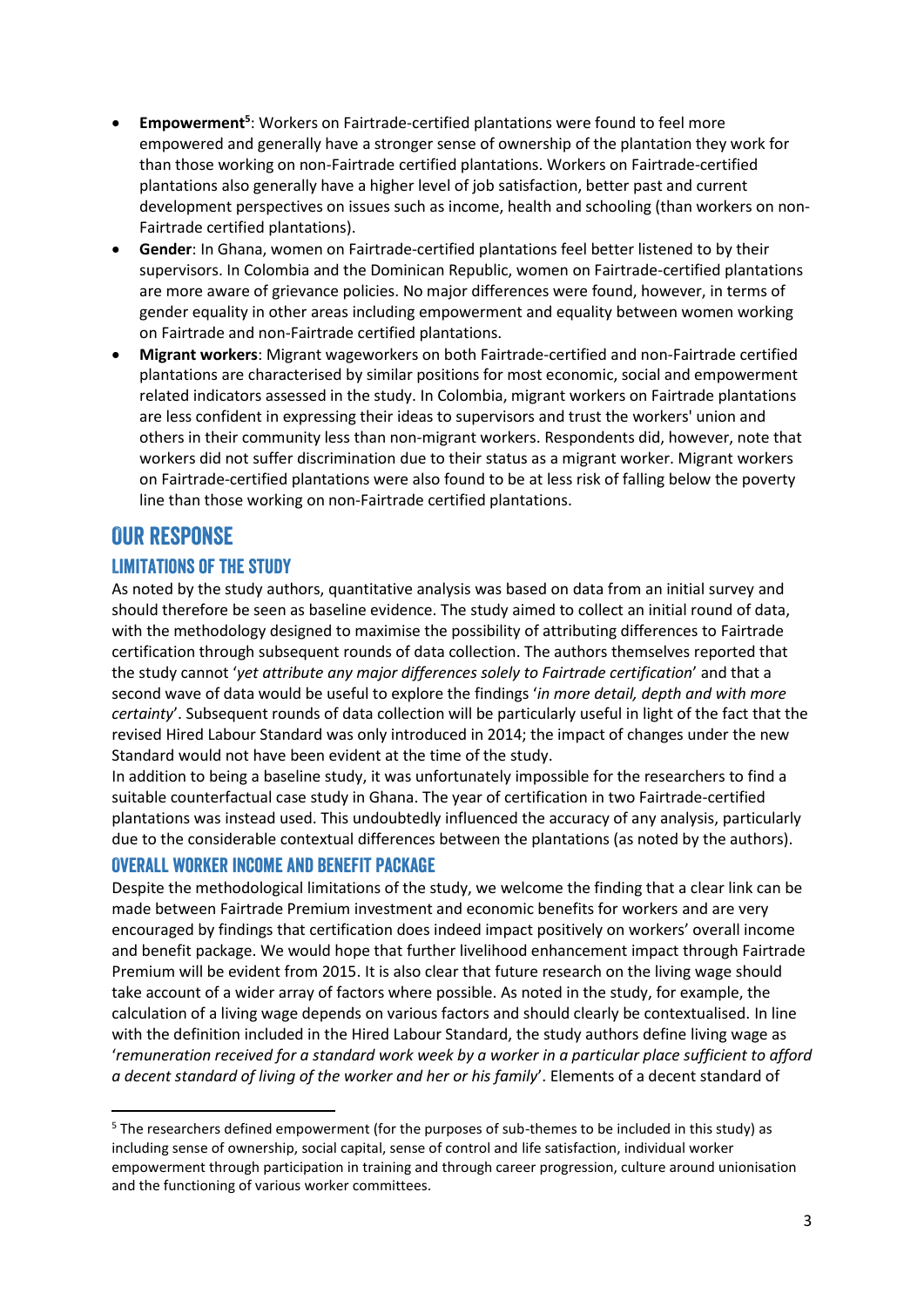living include food, water, housing, education, healthcare, transport and clothing; it should be noted that the study did not examine all of these elements in detail and thus further research would be needed to fully assess Fairtrade's impact on the living wage. It is also important to note that the study coincided with the launch of the new Hired Labour Standard that prioritises progress towards a living wage. We therefore feel that this baseline has been introduced at a key juncture to measure the progress made by Fairtrade on aspects of one of its key targets for workers: progress towards a living wage.

Although we welcome the positive findings regarding impact on worker income, we accept the finding that Fairtrade has so far had limited capacity to impact directly on primary wages, and we are transparent regarding this. A myriad of factors beyond our control will influence the setting of primary and minimum wage levels in the countries in which we work. Fairtrade has, however, taken up the challenge to overcome some of these limitations. Progress towards a living wage is a key priority in our new Fairtrade strategy 2016-2020. Since 2016 the Fairtrade system has been committed to ensuring that wage improvements in bananas will be linked to the amount of business conducted on Fairtrade terms and that all workers will enjoy these wage benefits by 2020. We believe that we can further influence positive change through our leading role and partnership with other standard setters in the Global Living Wage Coalition. We have also embarked on a project bringing thematic experts together with market-facing organisations and producer networks in the Fairtrade system to develop new tools for value transfers, benefiting workers working in banana and other product categories. We recognize that the Fairtrade Premium acts as a unique mechanism contributing to workers' incomes and their empowerment and can be a building block for other instruments.

Another essential building block of our Living Wage Strategy is our work with global and local trade union organisations. In 2015, we worked with Ghanaian trade union GAWU and UK-based NGO BananaLink to build greater understanding among workers at banana plantations of the applicable collective bargaining agreement. In the Dominican Republic we organised, again together with BananaLink, dialogue between local union CASC and management of Fairtrade-certified banana plantations. Fairtrade's focus on promoting freedom of association and collective bargaining has also been reflected in requirements for plantations to sign a Freedom of Association Protocol and to provide a Right to Unionize Guarantee to their workers.

#### Awareness, workers' rights and protection

Fairtrade additionally notes the positive findings regarding high awareness levels of sexual harassment and grievance policies and health and safety. We will continue to remain focused on these issues. Workers' rights is noted as an area of potential focus. It is also encouraging that workers on Fairtrade-certified plantations were found to feel more empowered and generally have a stronger sense of ownership of their plantations than those working on non-Fairtrade certified plantations. This is a key focus in ensuring democratic decision-making processes and worker voice. Fairtrade also clearly has an impact in certain areas (such as voice and awareness of policies) related to gender equality on certified plantations. Further research needs to be undertaken to assess concrete differences against comparative non-certified plantations.

#### Fairtrade Premium

We have noted that wageworkers in all three countries of study identified education and housing as the main two areas of preferred focus for the Fairtrade Premium; two countries (Ghana and the Dominican Republic) also suggested that cash payments are preferred in terms of Premium spend. This overlaps to a great extent with existing expenditure and further indicates that our Premium decision-making model indeed leads to democratic decisions. We will be examining findings relating to the transparency of the structure and process governing Premium use; this will be under discussion in our regional workshops.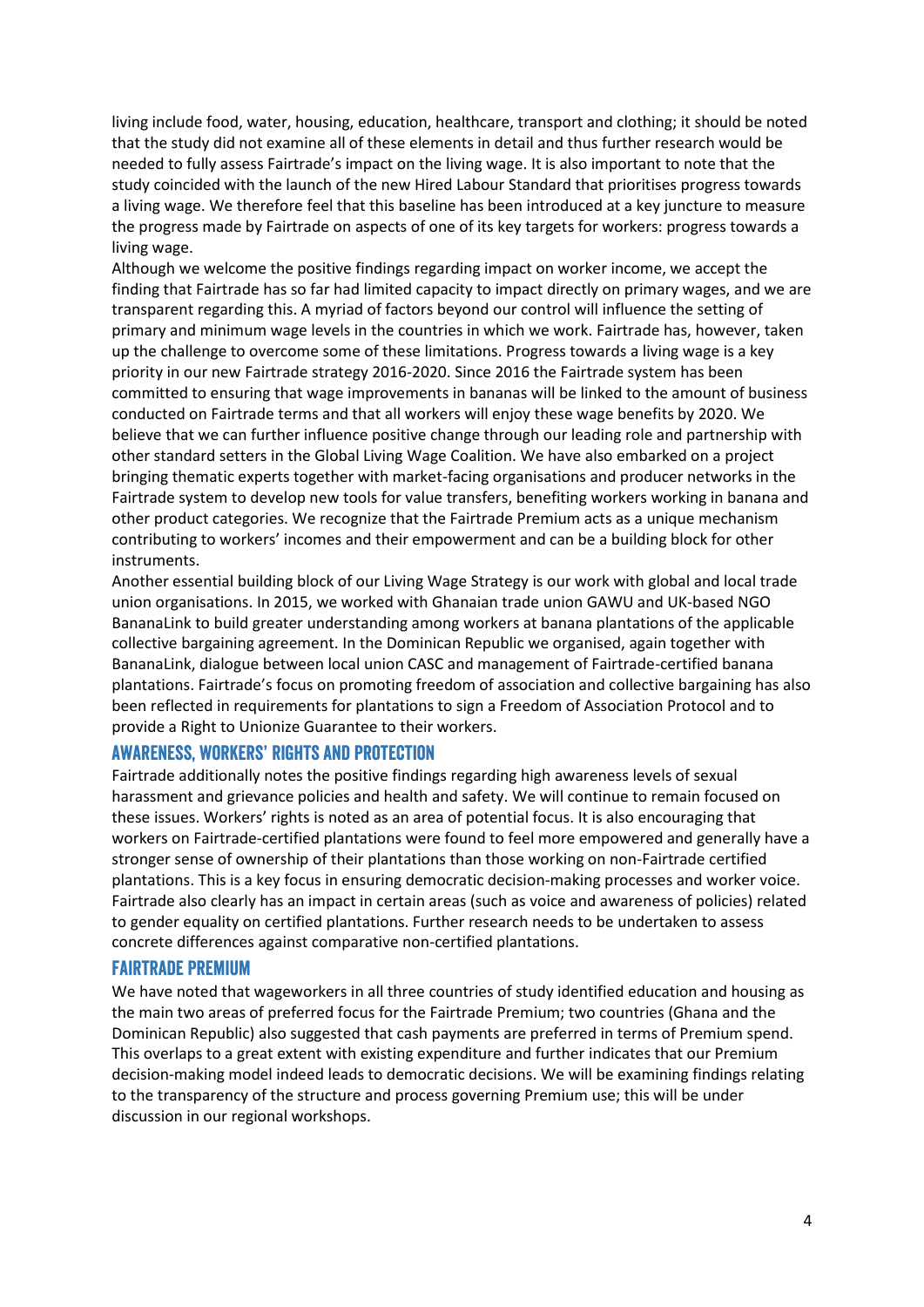## Disadvantaged groups

Regarding the analysis of impact on disadvantaged groups, we note the finding of the researchers that migrant and non-migrant wageworkers are characterised by similar positions for most social and empowerment related indicators on certified and non-certified plantations across all three countries of study. We also note the finding that migrant wageworkers appear to be less well off in terms of poverty and food access, especially in the Dominican Republic. Fairtrade has already engaged significantly to ensure a voice for migrant workers and work in this area clearly should continue. For example, Fairtrade took a proactive stance on regularising migrant workers by building compliance into the Fairtrade Standards across all countries. In the Dominican Republic, Fairtrade also provided support to Haitian migrant workers to register on the new National Regularisation Plan by allowing the Fairtrade Premium to be used for the financial costs of obtaining the required documentation for the process. Furthermore, Fairtrade actively worked with organisations such as the UNDP to support applications, as well as engaging in dialogue with the government of the Dominican Republic to encourage a progressive and flexible process. Over 97% of the workers on Fairtrade-certified plantations, and over 81% of the workers in small-producer organisations, registered on the Plan and are receiving their permits which will enable them to stay in the country.

## Living standards

We suggest that further research is needed to ascertain Fairtrade's impact on living standards, due mainly to the inconclusive and differing nature of findings across the three countries in this area. Previous studies, such as an impact evaluation by CODER for example, have shown the very direct impact that Fairtrade certification has on living standards in Colombia<sup>6</sup>. Further data would therefore be helpful to ensure that our project and programmatic focus remains fit for purpose.

# Note of clarification

We would like to make a small point of clarification regarding definitions used in the report. The Premium does not count towards a living wage under the Hired Labour Standard. We do, however, recognise the positive financial effects of the Premium on workers' overall income and benefit packages.

# **ACTION**

We welcome the findings of this study as a hugely important set of baseline data on the impact of Fairtrade certification across a number of economic, social and empowerment-related indicators. We are further committed to ensuring that we continuously learn from impact studies and that evidence gathered is used to adapt and guide future projects, programmes and Standard reviews.

## Internal dissemination of study results

*Researcher recommendation: awareness-raising of grievance policies. Fairtrade could put processes in place to have plantation management provide more wageworkers on Fairtrade certified plantations with information on the grievance and sexual harassment policies that the plantation has put in place.* 

*Researcher recommendation: awareness-raising of in-kind benefits. Fairtrade could do more to improve awareness among wageworkers of the in-kind benefits and worker rights that are made possible by Fairtrade certification and the Fairtrade premium. On-plantation Fairtrade representatives could also do more to ensure that workers know what is not possible and what rights and entitlements are the responsibility of plantation management and the workers' union (e.g. social security payments).* 

 $\triangleright$  Fairtrade is currently in the process of conducting participatory learning workshops with Fairtrade staff members in each country engaged in the study, as well as at the international office, to assess how we can best act on the important learnings from the study to further

 <sup>6</sup> [http://www.fairtrade.net/fileadmin/user\\_upload/content/2009/resources/140330-Banana-Colombia-](http://www.fairtrade.net/fileadmin/user_upload/content/2009/resources/140330-Banana-Colombia-Fairtrade-Impact-Study-final.pdf)[Fairtrade-Impact-Study-final.pdf](http://www.fairtrade.net/fileadmin/user_upload/content/2009/resources/140330-Banana-Colombia-Fairtrade-Impact-Study-final.pdf)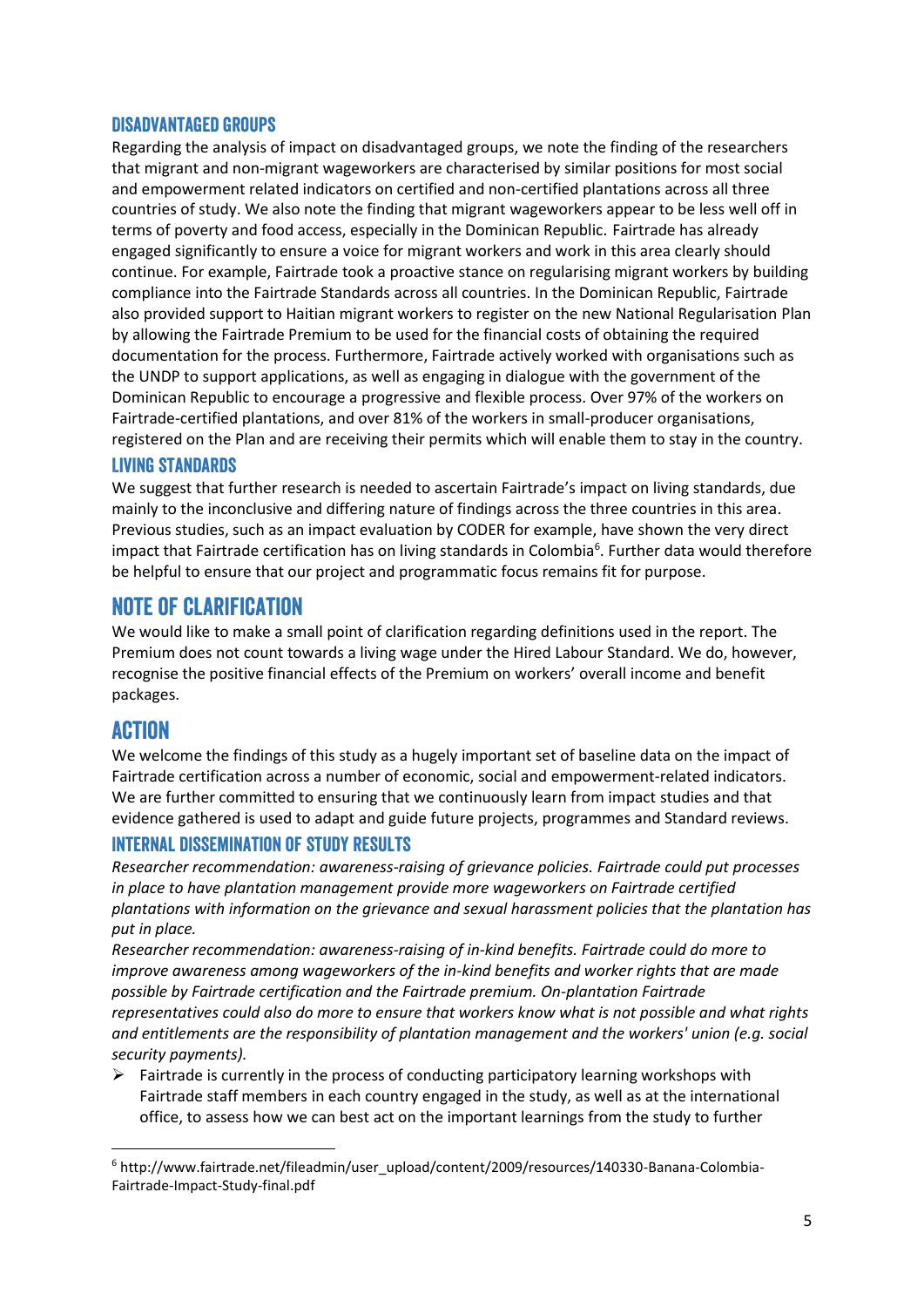enhance and improve our positive impacts on workers. This will ensure that the study findings and recommendations are actioned by the relevant departments in our system and that practical actions are designed going forward. Fairtrade has, for example, Senior Advisors in position who are responsible for key thematic areas, such as workers' rights and gender. Those Advisors also run programmes to support certified farmers and workers on making progress in their thematic areas and welcome concrete suggestions to continuously improve programmes for maximum impact. Areas of focus resulting from the study will be awareness-raising of grievance policies and in-kind benefits.

## Directing strategic focus

*Researcher recommendation: Fairtrade could explore in more detail the different pathways through which they intend to influence the position of women and migrants. While the current standard includes various themes related to this, Fairtrade could explore in more detail the exact pathways through which they intend to influence the position of women and migrants.* 

 $\triangleright$  The findings are invaluable in adding to our evidence base on both major areas of positive impact of Fairtrade certification as well as areas in which further programmatic efforts should be focused. These suggestions reinforce the importance of our programme on workers' rights and we will continue to invest in this area going forward. We will also continue to examine how we can best support the position of women using our Gender Strategy to guide our approach<sup>7</sup>.

## Future research focus and methodology

*Researcher recommendation: worker perceptions. Further research should focus on the role that worker perception plays when they are asked to compare the past with the present, or when asked about self-reported subjective indicators related to job satisfaction and trust. While a baseline study resolves the first, much research is still based on single measurement.* 

*Researcher recommendation: M&E data to gain insight into work-related accidents and sick leave. The number of sick-leave days due to work-related accidents or poor working conditions was very low in all countries, except in Colombia. Future research should indicate why this is the case; it might simply be more realistic because workers feel better able to report in sick. The possibility to gather more information on these topics in monitoring activities should be explored.* 

*Researcher recommendation: Explore individual decision-making power in Fairtrade Premium. Fairtrade may like to explore whether individual wageworkers have enough say in how the Fairtrade premium is spent and/or whether the processes and leadership concerning premium use are sufficient to reflect workers' interests.* 

 $\triangleright$  The study has highlighted several thematic areas for future research. The impact that certification has on standards of living, income security, workers' rights, workers' perception of job satisfaction and trust and reporting in cases of, for example, sick leave would benefit from further investigation. Further data is also needed regarding the transparency of Premium use. Research is, finally, needed on the impact on living wage, taking into account a much broader array of factors and indicators. These issues will be added to our research agenda to guide future studies.

*Researcher recommendation: Second wave of data needed to strengthen impact evaluation. Given the fact that our research is a baseline study we could not (yet) fully attribute any major differences solely to Fairtrade certification. A baseline can only act as a starting point and cannot be used to measure impact. While our method was designed to maximise our ability to attribute observed differences to Fairtrade, a second wave of wageworker data is needed to explore the findings in more detail, more depth and confirm them with more certainty. This follow-up should be combined with qualitative methods such as 'Process Tracing' to provide more certainty when proper comparison plantations are non-existent, as was the case in Ghana.* 

 <sup>7</sup> [http://www.fairtrade.net/fileadmin/user\\_upload/content/2009/programmes/gender/1601](http://www.fairtrade.net/fileadmin/user_upload/content/2009/programmes/gender/1601-fairtrade_gender_stategy.pdf) [fairtrade\\_gender\\_stategy.pdf](http://www.fairtrade.net/fileadmin/user_upload/content/2009/programmes/gender/1601-fairtrade_gender_stategy.pdf)